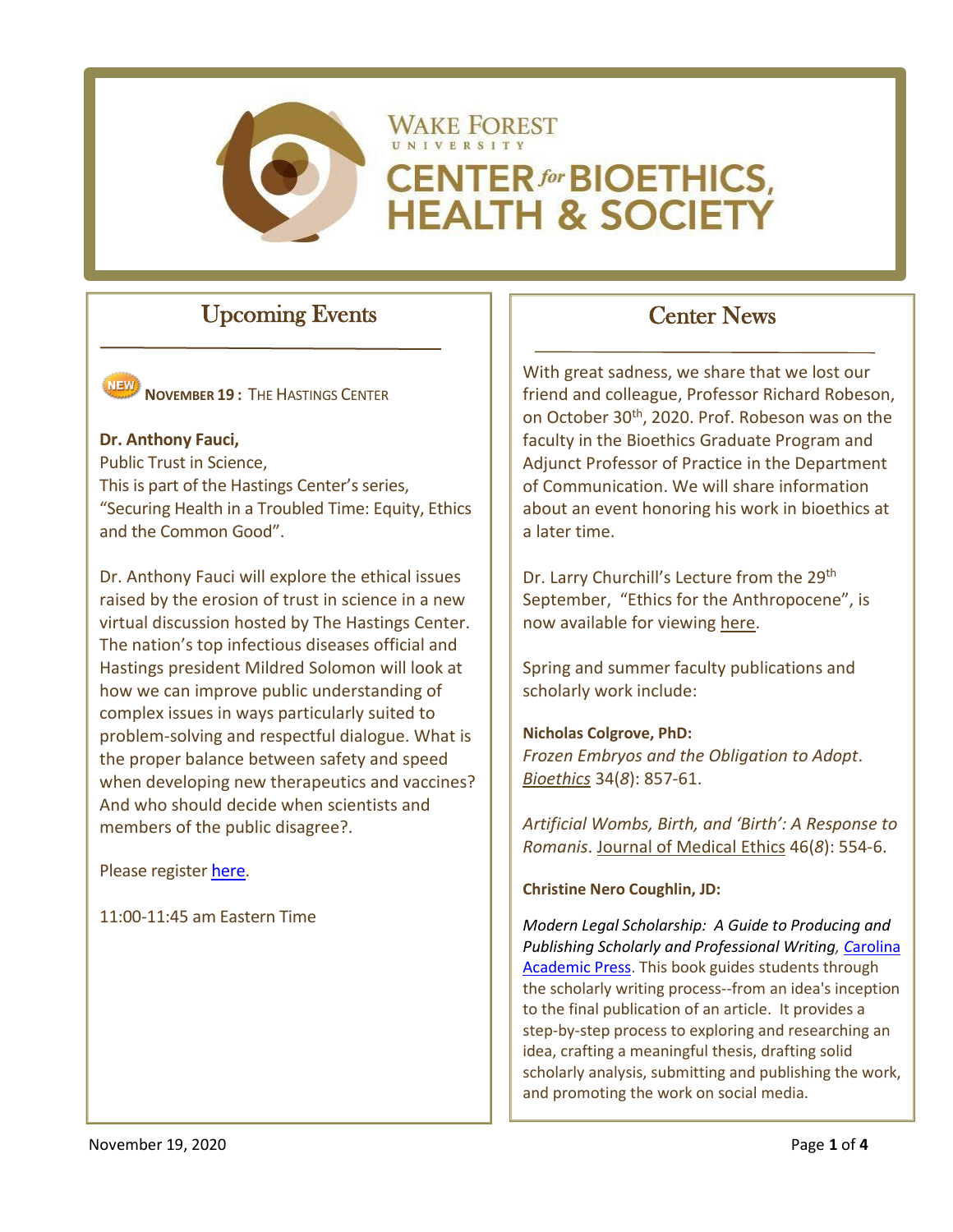## Center News

### **Christine Nero Coughlin, JD,** cont…

*The Stories We Tell: Narrative, Policymaking and the Right to Try,* [Wake Forest Journal of Law and Policy](https://wfulawpolicyjournal.com/) , 26 October 2020

### Presentations:

*Politics, the Pandemic and Health Data Privacy,* presentation for the University of Oklahoma Law Review's 2020 fall symposium *Privacy in a Pandemic: How Employers, Insurers and Government Actors Collect and Use Your Data* (October 16, 2020).

*Quarantine: A Bioethics Game,* presentation for the American Society of Bioethics & Humanities (ASBH) with Jon Olson, MA and Pat Lord, PhD (October 17, 2020).

### **Mark Hall, JD**:

*Partitioning the Curve - Interstate Travel Restrictions During the Covid-19 Pandemic.* Studdert DM, Hall MA, Mello MM[. N Engl J Med. 2020](https://pubmed.ncbi.nlm.nih.gov/32757517/) Sep 24.

*The Legal Authority for States' Stay-at-Home Orders.* Hall MA, Mello MM, Studdert DM[. N Engl J Med. 2020](https://pubmed.ncbi.nlm.nih.gov/32492296/) Jul 30.

*Privileges and Immunity Certification During the COVID-19 Pandemic.* Hall MA, Studdert DM. [JAMA.](https://pubmed.ncbi.nlm.nih.gov/32374358/)  [2020 Jun 9.](https://pubmed.ncbi.nlm.nih.gov/32374358/)

*Disease Control, Civil Liberties, and Mass Testing - Calibrating Restrictions during the Covid-19 Pandemic.* Studdert DM, Hall MA**.** [N Engl J Med. 2020 Jul](https://pubmed.ncbi.nlm.nih.gov/32272003/) 9.

### **Ana Iltis, PhD:**

*Uncovering Principles for Ethical Research through a Personal Vulnerability Narrative,* in Human Guinea Pigs, Kenneth Mellanby, [Chapter 19](https://link.springer.com/chapter/10.1007/978-3-030-37697-0_21)

*COVID-19 and Financial What Health Care Organizations and Society Owe Each Other,* [Thomas D.](https://www.tandfonline.com/author/Harter%2C+Thomas+D)  [Harter ,](https://www.tandfonline.com/author/Harter%2C+Thomas+D) [Ana Iltis ,](https://www.tandfonline.com/author/Iltis%2C+Ana) [Maria C. Clay &](https://www.tandfonline.com/author/Clay%2C+Maria+C) [Mark Aulisio](https://www.tandfonline.com/author/Aulisio%2C+Mark) [The](https://www.tandfonline.com/doi/full/10.1080/15265161.2020.1764143)  [American Journal of Bioethics,](https://www.tandfonline.com/doi/full/10.1080/15265161.2020.1764143) volume 20(11).

# **Ana Iltis, PhD,** cont…

*Variation of* ApoL1 *Testing Practices for Living Kidney, Donors,* [Progress in Transplantation, Tristan](https://journals.sagepub.com/doi/full/10.1177/1526924819892917?casa_token=H7vakjTSnigAAAAA%3AeFhcNvBY3O6LzE4_rzS23QCWnVbeW-StttrsNCcml84Mr3PT62JfPhEUCBcO-QuJodzZFOdf8azqOw&)  [McIntosh,](https://journals.sagepub.com/doi/full/10.1177/1526924819892917?casa_token=H7vakjTSnigAAAAA%3AeFhcNvBY3O6LzE4_rzS23QCWnVbeW-StttrsNCcml84Mr3PT62JfPhEUCBcO-QuJodzZFOdf8azqOw&) PhD, [Sumit Mohan,](https://journals.sagepub.com/doi/full/10.1177/1526924819892917?casa_token=H7vakjTSnigAAAAA%3AeFhcNvBY3O6LzE4_rzS23QCWnVbeW-StttrsNCcml84Mr3PT62JfPhEUCBcO-QuJodzZFOdf8azqOw&) MD, MPH[, Deirdre](https://journals.sagepub.com/doi/full/10.1177/1526924819892917?casa_token=H7vakjTSnigAAAAA%3AeFhcNvBY3O6LzE4_rzS23QCWnVbeW-StttrsNCcml84Mr3PT62JfPhEUCBcO-QuJodzZFOdf8azqOw&)  [Sawinski,](https://journals.sagepub.com/doi/full/10.1177/1526924819892917?casa_token=H7vakjTSnigAAAAA%3AeFhcNvBY3O6LzE4_rzS23QCWnVbeW-StttrsNCcml84Mr3PT62JfPhEUCBcO-QuJodzZFOdf8azqOw&) MD[, Ana Iltis,](https://journals.sagepub.com/doi/full/10.1177/1526924819892917?casa_token=H7vakjTSnigAAAAA%3AeFhcNvBY3O6LzE4_rzS23QCWnVbeW-StttrsNCcml84Mr3PT62JfPhEUCBcO-QuJodzZFOdf8azqOw&) PhD, [James M. DuBois,](https://journals.sagepub.com/doi/full/10.1177/1526924819892917?casa_token=H7vakjTSnigAAAAA%3AeFhcNvBY3O6LzE4_rzS23QCWnVbeW-StttrsNCcml84Mr3PT62JfPhEUCBcO-QuJodzZFOdf8azqOw&) DSc, PhD.

Center News

### Presentation:

*When Timing is of the Essence: Pregnancy in ESRD versus Transplantation - Ethical Issues in Pregnancy and Kidney Failure*, [American Society of Nephrology,](https://www.asn-online.org/education/kidneyweek/2020/program-session-details.aspx?sessId=356569)  [Clinical Practice Session,](https://www.asn-online.org/education/kidneyweek/2020/program-session-details.aspx?sessId=356569) October 24, 2020, Live Streamed.

### **Adam Kadlac, PhD**:

*Fostering Hope in the Face Death*, *[Clinical Ethics](https://journals.sagepub.com/doi/10.1177/1477750920927167)* 15 [\(2020\): 167-74.](https://journals.sagepub.com/doi/10.1177/1477750920927167)

### **John Moskop, PhD:**

*Compensation models in Emergency Medicine: An Ethical Perspective***,** The American Journal of Emergency Medicine, [Vol 38, Issue 1, January 2020:](https://www.sciencedirect.com/science/article/pii/S0735675719305029)  [138-142](https://www.sciencedirect.com/science/article/pii/S0735675719305029)

*Ethical Issues in Access to and Delivery of Emergency Department Care in an Era of Changing Reimbursement and Novel Payment Models,* [Journal](https://onlinelibrary.wiley.com/doi/full/10.1002/emp2.12067)  [of the American College of Emergency Physicians,](https://onlinelibrary.wiley.com/doi/full/10.1002/emp2.12067) 5 May 2020

*"Run, Hide, Fight," or "Secure, Preserve, Fight": How Should Health Care Professionals and Facilities Respond to Active Shooter Incidents?* Giwa AO, Milsten A, Vieira DL, Ogedegbe C, Kelly KM, Schwab AP, Moskop JC. [Acad Emerg Med 2020;](https://pubmed.ncbi.nlm.nih.gov/31883399/)27:252-255.

*The Role of Emergency Physicians in Triage and Resuscitation Decisions: The Case of COVID-19.* Eileen F. Baker, John Moskop, Laura Vearrier, Arthur R. Derse, Catherine A. Marco, Jeremy R. Simon[, ACEP.](https://www.acepnow.com/article/the-role-of-emergency-physicians-in-triage-and-resuscitation-decisions-the-case-of-covid-19/) [Now,](https://www.acepnow.com/article/the-role-of-emergency-physicians-in-triage-and-resuscitation-decisions-the-case-of-covid-19/) September 11, 2020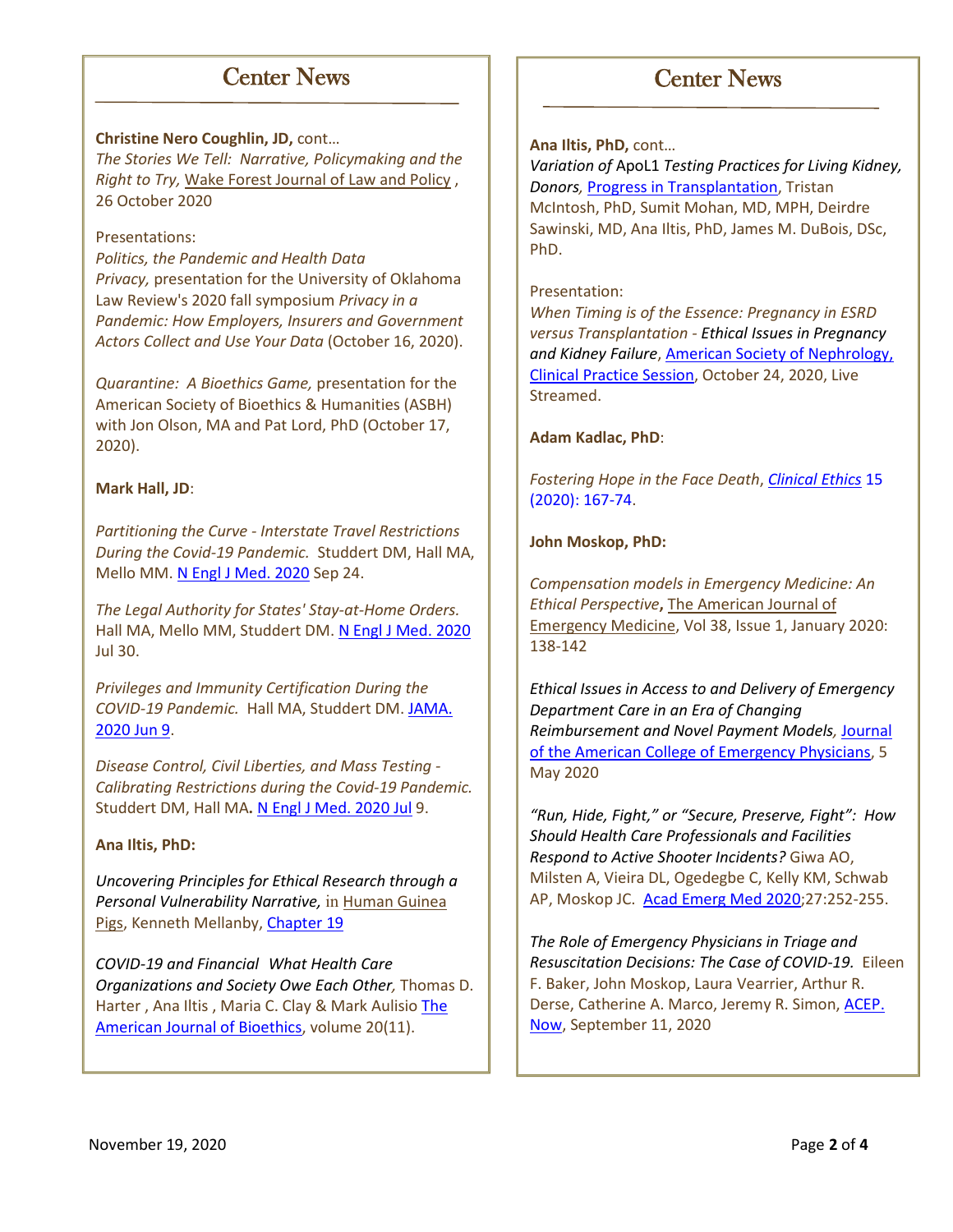# Center News

There was a strong presence from our Faculty, Students and Alumni at the ASBH Annual Virtual Conference in October 2020.

**Nicholas Colgrove***, PhD, Faculty: (Presenter and Moderator) Panel Presentation - Ectogenesis and the Demands of Justice*

**Catherine Hammack, JD, MA, Alumna**- Aviran: *Who am I, Where did I Come From, and What does it all Mean?: Direct-to-Consumer Genetic Testing for Ancestry and Kinship*

### **Catherine Hammack, JD, MA, Alumna** -

Aviran: *LGBTQ+ Perspectives on Genetic Research using Sexual Orientation and Gender Identity Data* 

**John Moskop, PhD, Faculty**: *Panel Presentation - Promoting Justice and Flourishing in Health Care for Undocumented Immigrants: Emergency Care and Beyond*

**Jon Olson. MA, Alumnus, Quarantine Creator, Christine Coughlin, JD, Faculty, Pat Lord, PhD, Faculty**: *Workshops - Quarantine: A Bioethics Game*

**Stephannie Seaton, PhD, Student**: Moderator for Panel Presentation - Misinformation in a Health Information Pluralist Post-Truth World

# Bioethics Graduate Program

**The Bioethics Graduate Program at Wake Forest University is now accepting applications for Summer and Fall 2021 admission.**

The Program provides an educational opportunity in bioethics for current and future professionals, including health care providers, researchers in biomedicine and the life sciences, lawyers, and professionals in health and research administration and the biotechnology industry.

The program is attractive to working professionals as well as students in pre-health, pre-law, and humanities programs who will continue onto professional schools and/or doctoral programs. The students in the Bioethics program bring a diversity of academic, employment, and life experiences to the classroom. The program faculty is nationally recognized in the field of bioethics.

The small class sizes and versatile curricular options enable students to tailor the program to their individual interests. The program emphasizes personal interaction, promotes scholarly and interpersonal communicative capabilities, and fosters close relationships among students, faculty and alumni.

The Graduate Program offers a Master of Arts degree and three Graduate Certificate options, as well as several dual degree options. The program is flexible for both full and part-time study.

For more information, including program philosophy, course and faculty listings, and application procedures, please contact [Vicky Zickmund,](mailto:zickmuvl@wfu.edu) (336-716- 1499) as well as visit th[e website.](https://graduatebioethics.wfu.edu/)